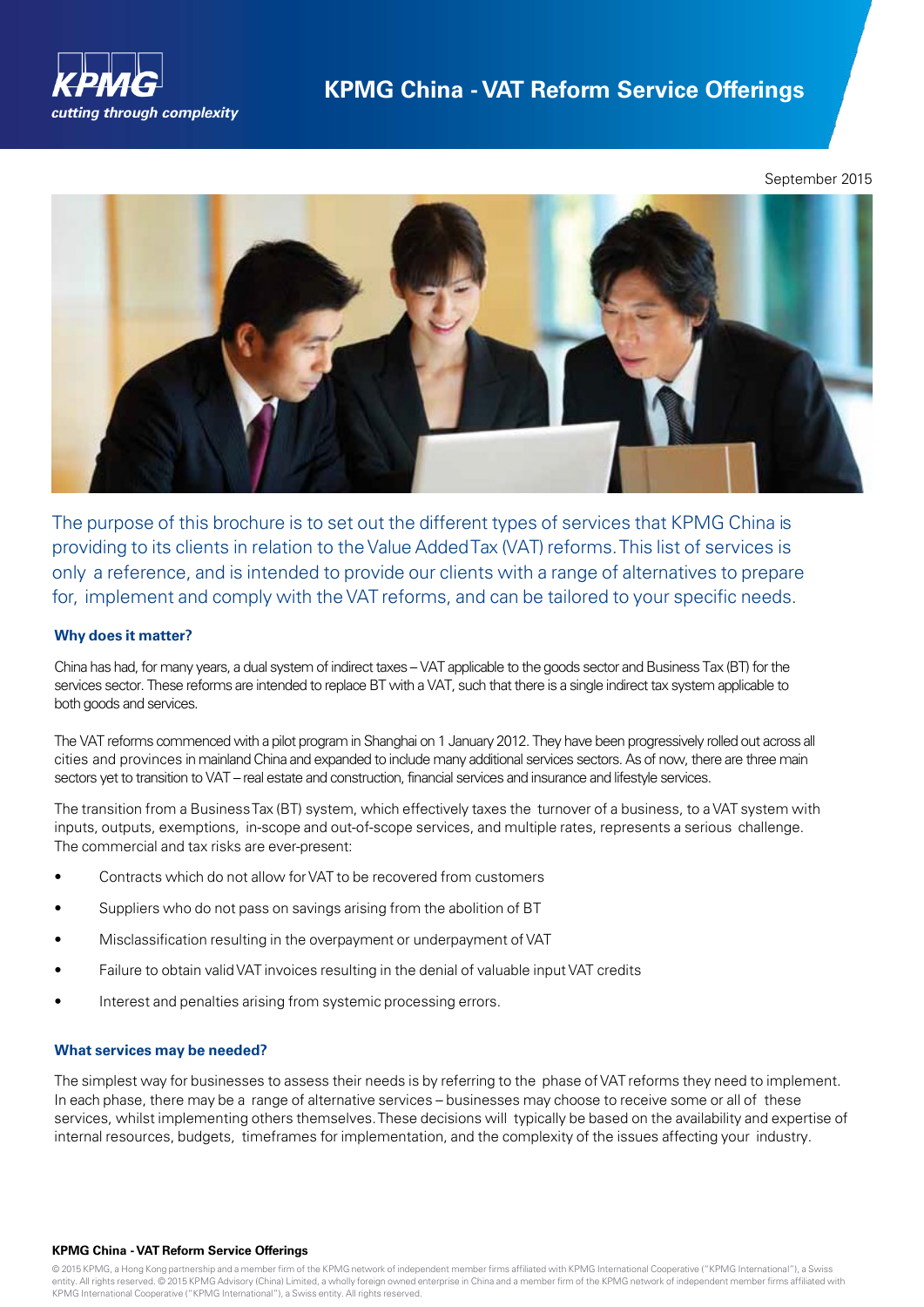

**Preparation Implementation Compliance** 

### **Preparation phase**

During the preparation phase, the initial focus for many businesses is on the broad financial impact of the reforms – for example, whether profitability will be affected, how prices should change, if expenses will increase or decrease onceVAT commences, whether VAT be passed on under existing contracts with customers, and if suppliers will be able to charge VAT under their contracts.

The types of services we frequently provide during the preparation phase of the reforms include:

- **Workshop** We ordinarily commence by leading and facilitating an intensive workshop with all of the key business stakeholders in attendance. The purpose of the workshop is to ensure all stakeholders have an understanding of the proposed policies for the VAT reforms affecting the business and the areas where uncertainty still remains; an understanding of the major commercial impacts of the proposed VAT reforms on the business, and how best to manage those impacts; and a register of key issues which need to be further analyzed to prepare for the VAT reforms.
- **A financial impact assessment** Many of our clients want to try and understand the expected impact of the VAT reforms on their profitability. They also want to understand the extent to which prices should be adjusted forVAT; how cost savings from key suppliers can be achieved; whether input VAT credits will be available for the expenses they incur, and if so, to what extent; the likely cash flow impact on the business; and what opportunities there are to mitigate VAT on cross-border transactions, including related party transactions.
- **• Contract reviews** In contract reviews we focus on whether there are provisions under existing contracts in whichVAT can be passed on to customers; whether any existing contracts will be eligible for grandfathering relief; what provisions should be inserted into new contracts to enable the recovery of VAT from customers; whether VAT can be passed on by suppliers under their contracts; whether contracts with suppliers can be renegotiated in light of the VAT reforms; and mitigate cash flow impacts arising from the VAT reforms.

### **Implementation phase**

Once the broad financial impact and key technical issues have been considered, the business needs to implement the reforms.The time period is usually short and many facets of a business will be affected. Our team has experience in managing this challenging process.

**Project management** – Many of our larger clients have chosen to implement the VAT reforms by putting together a project management team, typically comprising personnel from Sales, Marketing, Procurement, Legal, IT, Finance andTax. KPMG is currently assisting a number of clients by acting as an external adviser on these project management teams.This is a cost-effective and efficient way to access our resources and expertise, whilst retaining the ability to largely implement the VAT reforms in-house.

### **KPMG China -VAT Reform Service Offerings**

© 2015 KPMG, a Hong Kong partnership and a member firm of the KPMG network of independent member firms affiliated with KPMG International Cooperative ("KPMG International"), a Swiss entity. All rights reserved. © 2015 KPMG Advisory (China) Limited, a wholly foreign owned enterprise in China and a member firm of the KPMG network of independent member firms affiliated with KPMG International Cooperative ("KPMG International"), a Swiss entity. All rights reserved.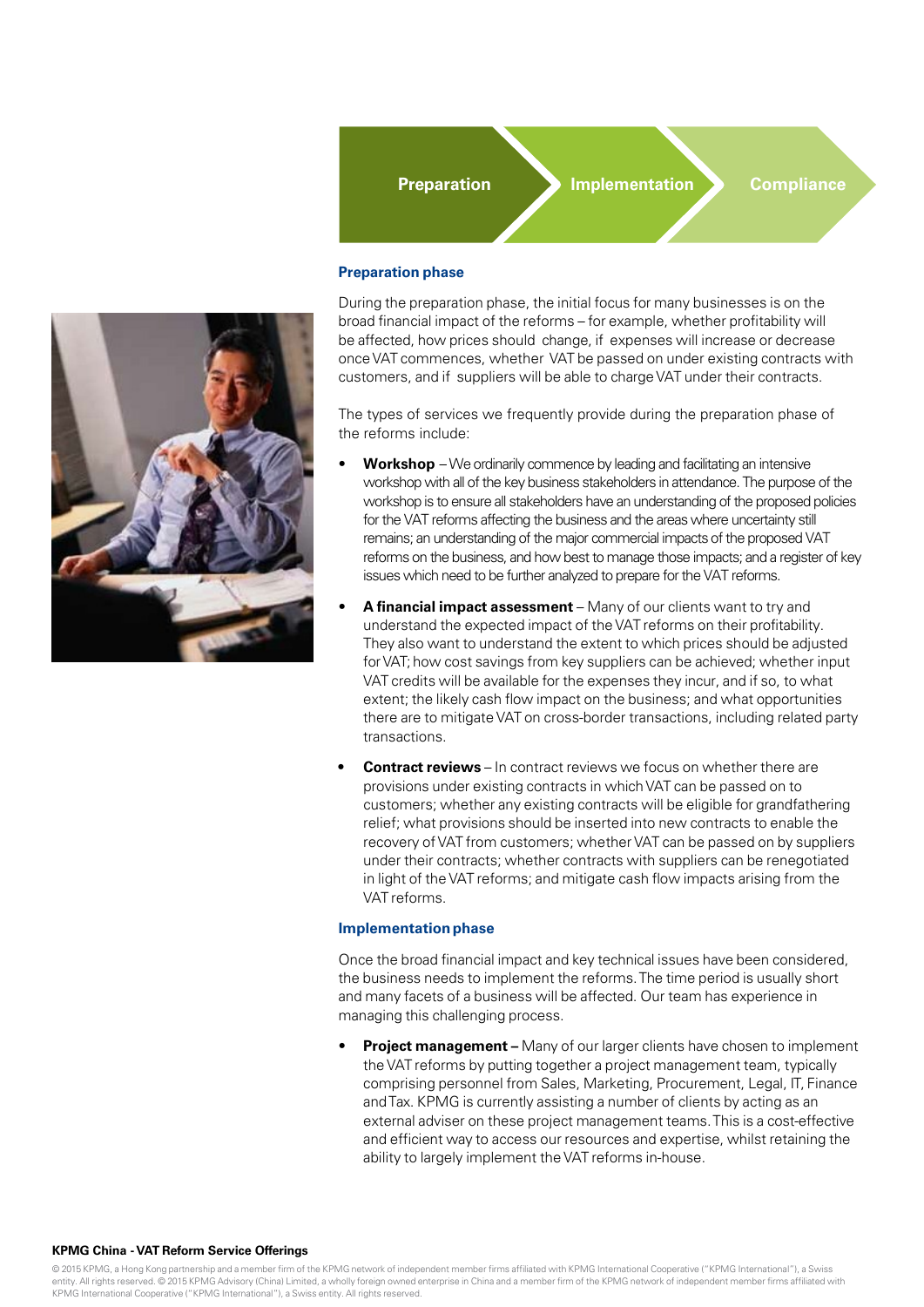- **• Key supplier arrangements** –We have been assisting clients by preparing sample letters for key suppliers to ensure cost savings are passed on and VAT invoices are provided; undertaking a financial analysis of key contracts with suppliers to determine the likely cost savings; and analyzing the financial impacts under those contracts to assist in negotiations with key suppliers.
- **• Key customer arrangements** –We can prepare sample letters for your key customers explaining the impact of VAT reforms on pricing; explain any changes to contracts, including whether there is a possibility of passing on VAT under existing contracts; and obtain data from key customers to enable VAT fapiaos to be issued once the VAT reforms have commenced.
- **• Preparation of standard procedures** For many clients, controls over issuing VAT fapiaos, and their prompt receipt, is fundamental.We prepare standard procedures and controls for use by finance staff to ensure VAT fapiaos are received, processed and coded to correctly claim inputVAT credits correctly. We also document procedures for the issuing of accurate VAT fapiaos for the services you provide.
- **• Training** –We provide training to key personnel within a business to understand the impact of the VAT reforms; identify issues where risks arise and opportunities can be utilized; produce a project plan to facilitate the prompt implementation of the reforms; give presentations to senior management; and provide training specific to staff in Sales, Procurement, Marketing, Legal, IT, Finance andTax.
- **IT systems** Our IT Advisory colleagues are proficient at inputting new VAT codes in ERP systems to cater for new input and output tax rates, as well as developing IT interface solutions between ERP systems and the Golden Tax System.

# **Compliance phase**

The final phase is compliance – this is where it must all come together.The information filed with the tax authorities needs to be accurate and supported by the appropriate documentation. In China, paying strict attention to the details of documentation is vital – minor errors or defects can invalidate otherwise legitimate claims.

- **Preparation of VAT returns** We can assist with the preparation of VAT returns or do high-level reviews or 'sense checks' of the VAT returns you prepare.
- **• Engagement with tax authorities** –There is still considerable uncertainty regarding the way in which the VAT reforms will affect the remaining services industries yet to transition to VAT. Based on our contacts with the tax authorities and the breadth of our experience in resolving issues for our clients, we are well placed to assist you in resolving any contentious issues.
- **• Application forVATexemptions or zero rating for exported services** –The technical complexity of the rules and the detailed procedures for applying for VAT exemptions or zero rating for exported services means that specialist assistance is often required.We have considerable experience assisting clients to apply for these concessions. Utilizing the right expertise to manage claims for these concessions can have a significant impact on bottom line profitability.



### **KPMG China -VAT Reform Service Offerings**

© 2015 KPMG, a Hong Kong partnership and a member firm of the KPMG network of independent member firms affiliated with KPMG International Cooperative ("KPMG International"), a Swiss entity. All rights reserved. © 2015 KPMG Advisory (China) Limited, a wholly foreign owned enterprise in China and a member firm of the KPMG network of independent member firms affiliated with KPMG International Cooperative ("KPMG International"), a Swiss entity. All rights reserved.